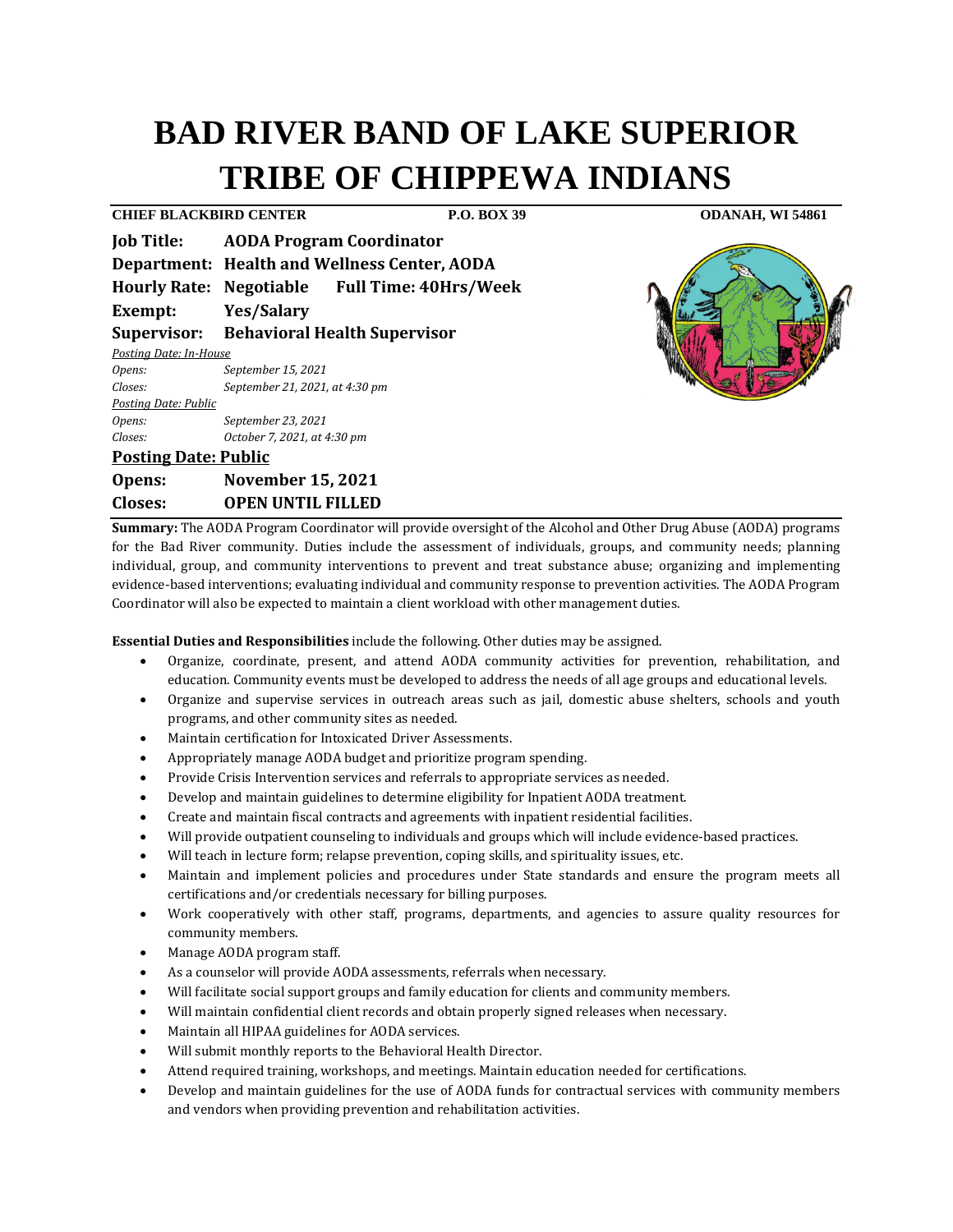- Incorporate cultural activities into counseling and AODA activities.
- Assessment of community prevention needs such as education, support programs, and sobriety activities.
- Maintain knowledge of current theories and evidence-based practices in substance abuse. Incorporate new treatment theories into the program as necessary.
- Participate in local, regional, or state collaborative groups to establish cooperative working relationships and share resources to improve Behavioral Health services for the Bad River community.

**Qualification Requirements:** To perform this job successfully, an individual must be able to perform each essential duty satisfactorily. The requirements listed are representative of the knowledge, skills, and/or ability required. Knowledge of the uniqueness of the Bad River Community and 7 Grandfather Teachings is preferred for this position. Reasonable accommodations may be made to enable individuals with disabilities to perform the essential functions.

### **Education and/or Experience:**

## **Required:**

- Associate or Bachelor's Degree in a field related to social work, counseling or education.
- Must be a Wisconsin State Certified Substance Abuse Counselor (SAC), SAC-IT and/or must be qualified to receive certification from the Wisconsin Department of Safety and Professional Services within 1 year of hire
- Must be able to plan, organize and prioritize program objectives.
- Knowledge of available AODA treatment services and social resources is required.
- Must maintain strict confidentiality in all matters.
- Have excellent written and oral communication skills. Must be able to speak and present in group settings.
- Have excellent time management and organizational skills.

### **Preferred:**

- Bachelor's degree in Social Work or related field.
- Knowledge of Bad River Community and experience working in Indian Country preferred.

### **Other Skills and Abilities:**

### **Required:**

- This is a required driver position.
- Must have a valid driver's license and meet eligibility for tribal insurance.
- Must not have an unlawful history with alcohol and/or drug abuse for at least two (2) years before application.
- Abstinence from alcohol/drug use is required upon employment and while employed in this position.
- Due to the requirement of abstinence, there may be random drug screening.
- An open mind to culturally sensitive treatment plans that have a healing component such as sweat lodge; pipe ceremony; talking circles with eagle feathers; etc.
- Must be able to work cooperatively and effectively with fellow employees and tribal programs.
- Must be able to work flexible hours including evenings, nights, weekends, and holidays.

### **Background Check:**

- This position is contingent on the required ability to pass a Bad River caregiver background check when working with children and/or the elderly.
- This is a required driver position, must possess a valid state driver's license, and adequate vehicle/liability insurance, and/or meet eligibility for Tribal insurance.

### **Language Skills:**

• Must possess strong oral and written communication.

### **Reasoning Ability:**

• Ability to interact with the clients/public, fellow employees, tribal programs.